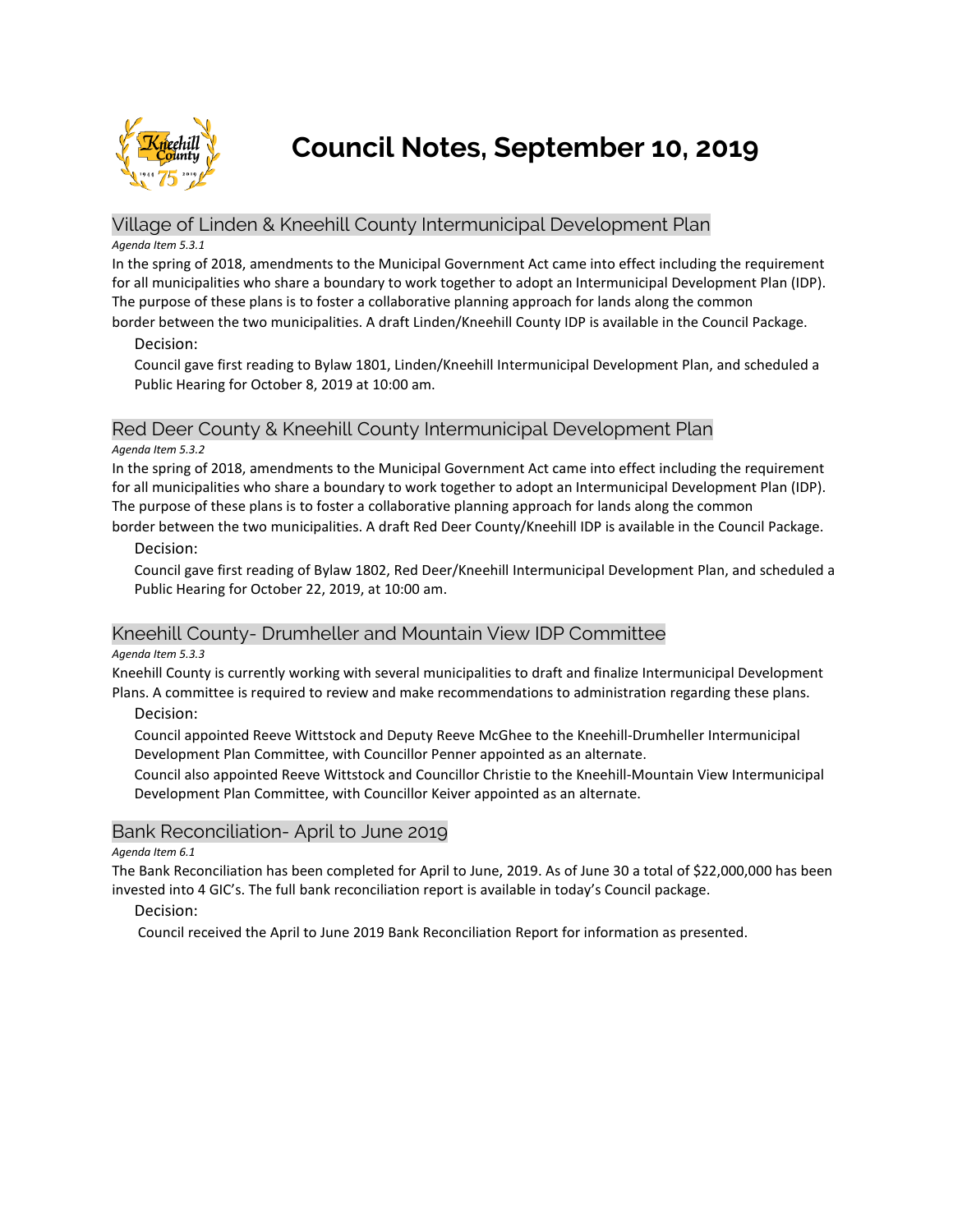# Quarterly Financial Report

## *Agenda Item 6.2; YouTube Live Stream 0:00*

Council approved the Operating and Capital Project Budget in April 2019. The quarterly financial report identifies the budget-to-actual variance, to help with Council's role in the governance and stewardship over its entrusted resources. The quarterly financial report is available in today's Council package.

### Decision

Council received the April to June 2019, 2nd Quarter Financial Report as presented.

# Sunnyslope Gravity Loop Upgrade

### *Agenda Item 7.1; YouTube Live Stream 6:50*

A recent water model application was submitted for review through the subdivision process as per Policy 14-12. The water model was completed by utility staff and was then sent to Kneehill County's engineer firm to run through the model and determine flow, pressure and effects upon the water system. The engineer firm would not recommend the connection to the system, however, an upgrade to infrastructure within the area would make it possible for these connections to be acceptable for full flow service, and possibly allow for further expansion in the area. The upgrade would consist of adding roughly 1.1 km's of new waterline which would create a loop between two existing lines, for an approximate cost of \$30,000.

### Decision

Council moved to proceed with the recommended upgrade to the waterline within the specific area, to allow for a full-flow connection at the subdivision.

# Trochu Flapjack Fiesta 2019

### *Agenda Item 8.1; YouTube Live Stream 42:09*

An invitation was received for Council to attend the Trochu Flapjack Fiesta 2019 on Wednesday, October 23, 2019 from 5:00 pm to 7:00 pm at the Trochu Community Centre.

### Decision

Council authorized the attendance of Councillor Christie and Councillor King to the 2019 Trochu Flapjack Fiesta.

## Kneehill- Acme ICF Committee

### *Agenda Item 8.2; YouTube Live Stream 44:39*

The Village of Acme has appointed two members of its Council to take part in the Intermunicipal Collaboration Framework (ICF) negotiations. Given the provincial timeline for completion, it would be beneficial to start moving forward with ICF negotiations with the Villages. To this end, Administration is recommending that Council appoint two members and an alternate to the Kneehill – Acme ICF Committee..

### Decision

Council appointed Reeve Wittstock and Councillor Keiver to the Kneehill-Acme Intermunicipal Collaboration Framework Committee, and appointed Councillor Penner as an alternate.

## Kneehill- Carbon ICF Committee

### *Agenda Item 8.3; YouTube Live Stream 49:39*

The Village of Carbon has appointed two members of its Council to take part in the Intermunicipal Collaboration Framework (ICF) negotiations. Given the provincial timeline for completion, it would be beneficial to start moving forward with ICF negotiations with the Villages. To this end, Administration is recommending that

Council appoint two members and an alternate to the Kneehill – Carbon ICF Committee.

### Decision

Council appointed Reeve Wittstock and Councillor Penner to the Kneehill-Carbon Intermunicipal Collaboration Framework Committee, and appointed Deputy Reeve McGhee as an alternate.